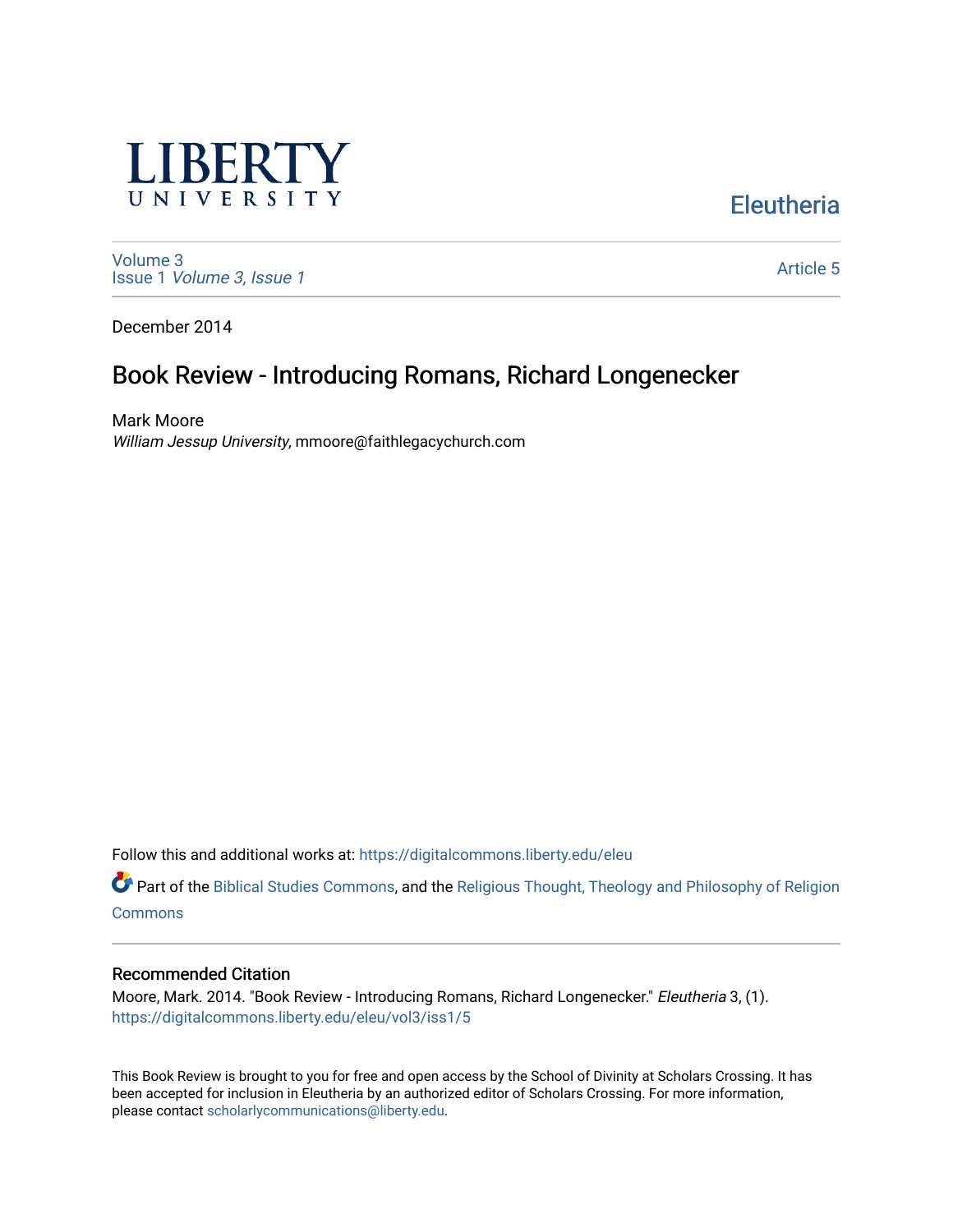## Book Review - Introducing Romans, Richard Longenecker

#### Abstract

Review of Richard Longenecker's Introducing Romans.

#### Keywords

Romans, Introduction, Longenecker

### Cover Page Footnote

Ph.D. in Theology and Apologetics, Liberty Baptist Theological Seminary, Fall 2016 completion.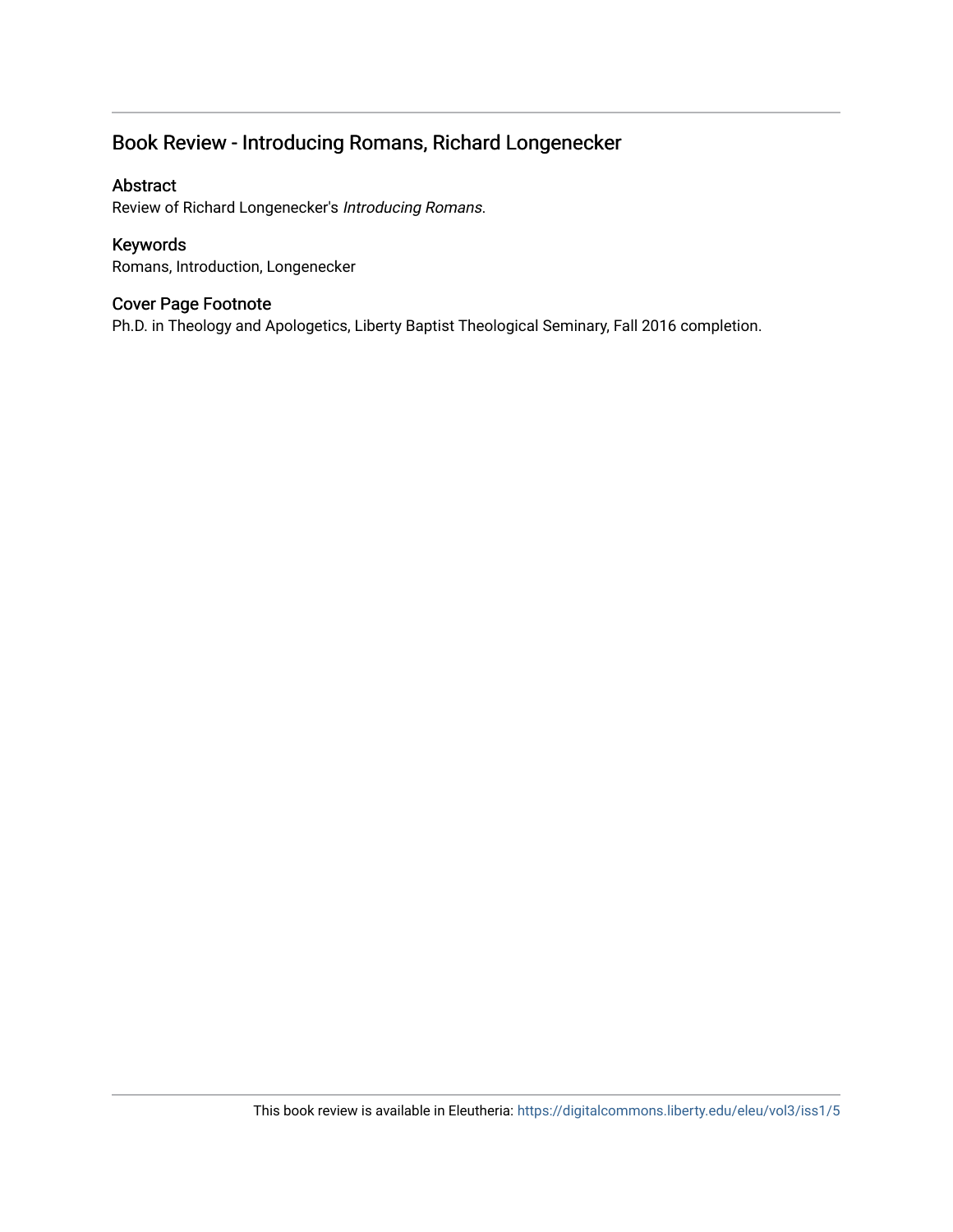Introducing Romans: Critical Issues in Paul's Most Famous Letter. By Richard N. Longenecker. Grand Rapids: Eerdmans, 2011, xxvii + 490 pp., \$40.00 paper.

In Introducing Romans, Richard N. Longenecker brings together an impressive and thorough study of the major elements in Pauline studies concerning his letter to the Romans. The material brought together here stands as an extended introduction to his forthcoming full commentary on the Epistle to the Romans (NIGTC). In this much anticipated full commentary, many of the issues brought up in this volume will be given more complete individual treatment. Longenecker's own background makes him a suitable candidate to undertake this task. He has served in teaching positions at Wheaton College, Trinity Evangelical Divinity School, Wycliffe College, and McMaster Divinity College, as well as being president of the Evangelical Theological Society in both America and Canada.

Longenecker sets up this introductory volume in five parts: part one deals with basic and relatively uncontested topics such as authorship, Paul's use of Tertius as an amanuensis, the integrity of the letter, and the occasion and date of Paul's writing. Part two looks at the "pivotal issues" of the audience of the letter and possible purposes for Paul writing Romans the way that he did. Part three discusses the various literary devices utilized by Paul to further his argument as well his use of early Christian confessions and the Old Testament. Part four pulls the lens out a bit and looks at the overall task of interpreting biblical texts and then applies this model of interpretation to specific, and long debated, passages in Romans. Part five draws everything together and serves as Longenecker's foundation for his overall view of the central idea in Romans.

Longenecker's main thesis in this work is that chapters 5–8 serve as the central "thrust" of Paul's theological argument in the letter, for these chapters best represent Paul's contextualization of the gospel for the Gentile members of the Roman church. He also affirms that the challenges raised in interpreting Romans as a contextualized gospel can serve as a contemporary model for the challenges of contextualizing the gospel message for new audiences, therefore a better understanding of Paul's approach to contextualization can shape and form new approaches of gospel contextualization or evangelism (though Longenecker strays from using this type of language).

In looking at Longenecker's main thesis, it is important to understand his view of contextualization and the audience for which Paul is putting the gospel in context. In part two, Longenecker lists the issue of audience, or *addressees* as he terms it, as a "pivotal" issue and based on his thesis the issue becomes paramount. Contextualization is based on the audience and conveying a possibly foreign concept to said audience in a way that they can grasp the content. The concept of contextualization relies on the premise that the audience would not understand some of the main tenets of the concept being conveyed unless it was filtered through language and illustrations known by the target audience. This understanding of contextualization raises questions about the audience of Romans considering the Jewish language and illustrations used by Paul throughout.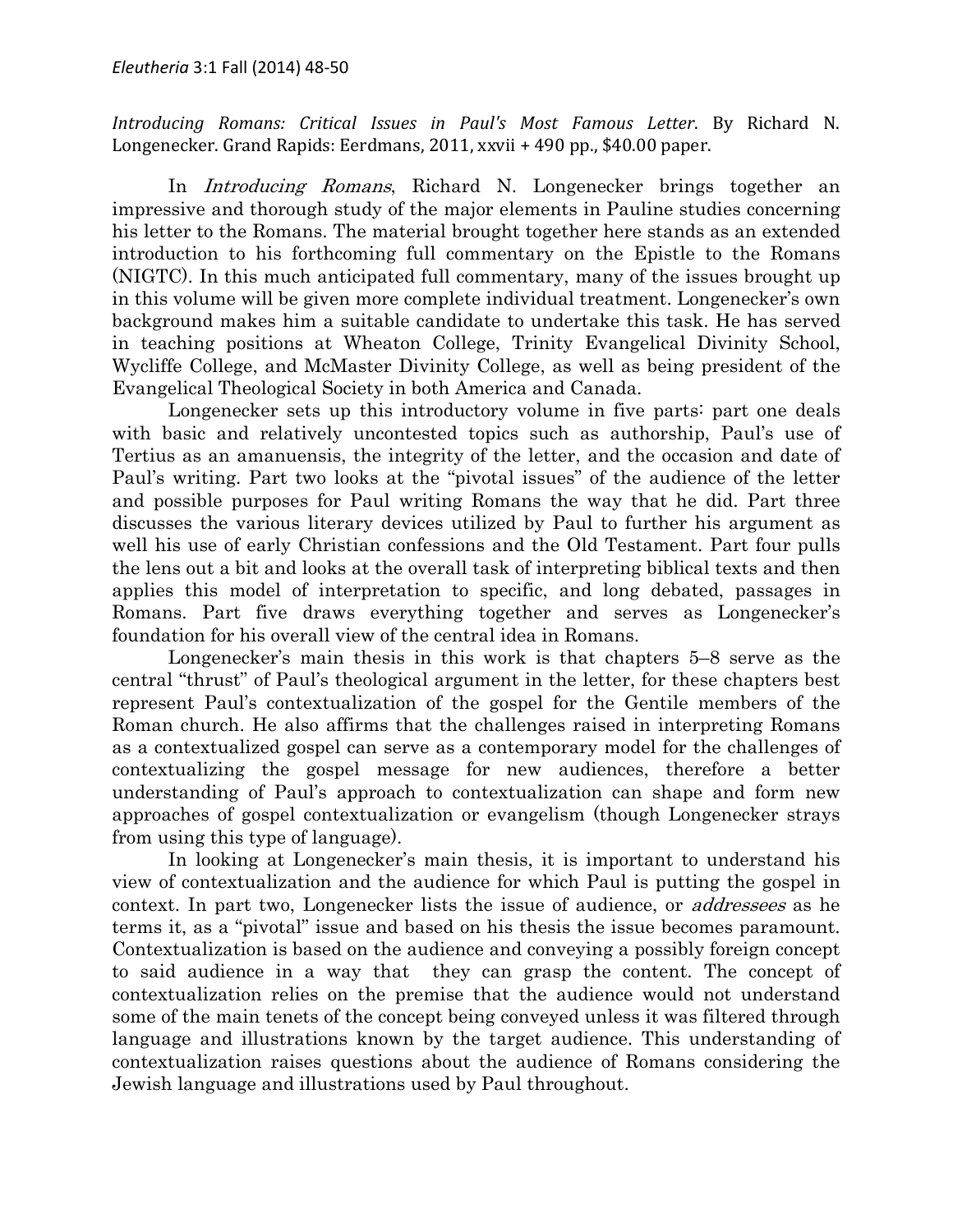Longenecker answers the question of audience by surveying the major issues of audience through traditional lenses—Jewish audience with caveats to Gentiles, a predominately Gentile audience, a mix—and amasses a thorough and brief look at the major arguments for each view. He cautions the interpreter of Romans from trying to ascertain the audience by employing the technique of mirror reading, a caution that seems appropriate though one could argue that Paul perhaps does something similar by anticipating the major objections of his readers. To escape the pitfalls of mirror reading, Longenecker looks at extra-biblical issues to ascertain Paul's audience. He looks at Rome during the first-century as well as the possible origin of the church in Rome and a brief history of Jewish in Rome before the first century. Interestingly, Longenecker appears to downplay the importance of the edict of Claudius in AD 49 noting that this was not the first time Jews were expelled from Rome and that is likely that not all Jewish Christians left since they had separated from the general Jewish population in Rome.

His survey of extra-biblical issues concerning the make up of the Roman church does lead him to the conclusion that Paul's audience was a mix of both Jews and Gentiles, but it was predominately Gentile at the time of Paul was writing the letter. He does point out, though, that this predominately Gentile church was strongly influenced by Jewish thought and the church in Jerusalem. He notes that the earliest believers in Rome did not appear to form their own form of governing body but looked to the church in Jerusalem for direction and guidance, thus underscoring the Jewish character with which the church was formed. It is here that Longenecker makes an extremely valuable observation and connection. Earlier arguments for a predominately Gentile audience seem to miss the overt Jewish and covenantal language that Paul uses, not to mention his explicitly Jewish illustrations like Abraham and David. By stressing that this largely Gentile church had been shaped by Jewish thought and the Jerusalem church, Longenecker makes the issue less about ethnicity and more theology, noting a misunderstanding of the Law as the crux of the problem. While this move is intriguing some might argue that Paul does appear to divide his argument ethnically, not just theologically, and that this view seems to miss the importance of chapters 9–11 to the letter.

Longenecker uses this view of the audience of the letter to give direction to the other issue in Romans he labels as pivotal: the issue of purpose. He cites Stanley Towers who states that confusion over Paul's purpose among interpreters would clear up if everyone viewed that audience as god-fearing, which insinuates a strong Gentile presence but laced with Jewish overtones and thought. For Longenecker, one of the main purposes Paul is writing is to impart to the Romans "some spiritual gift," which Longenecker understands as Paul's gospel. It seems here that by "Paul's gospel," Longenecker means the gospel that Paul preached, or contextualized, for the Gentiles on his missionary journeys. Paul is hoping that his understanding of the gospel will help the church in Rome. It seems this point is overstressed though and does not give enough weight to the content of the rest of the letter.